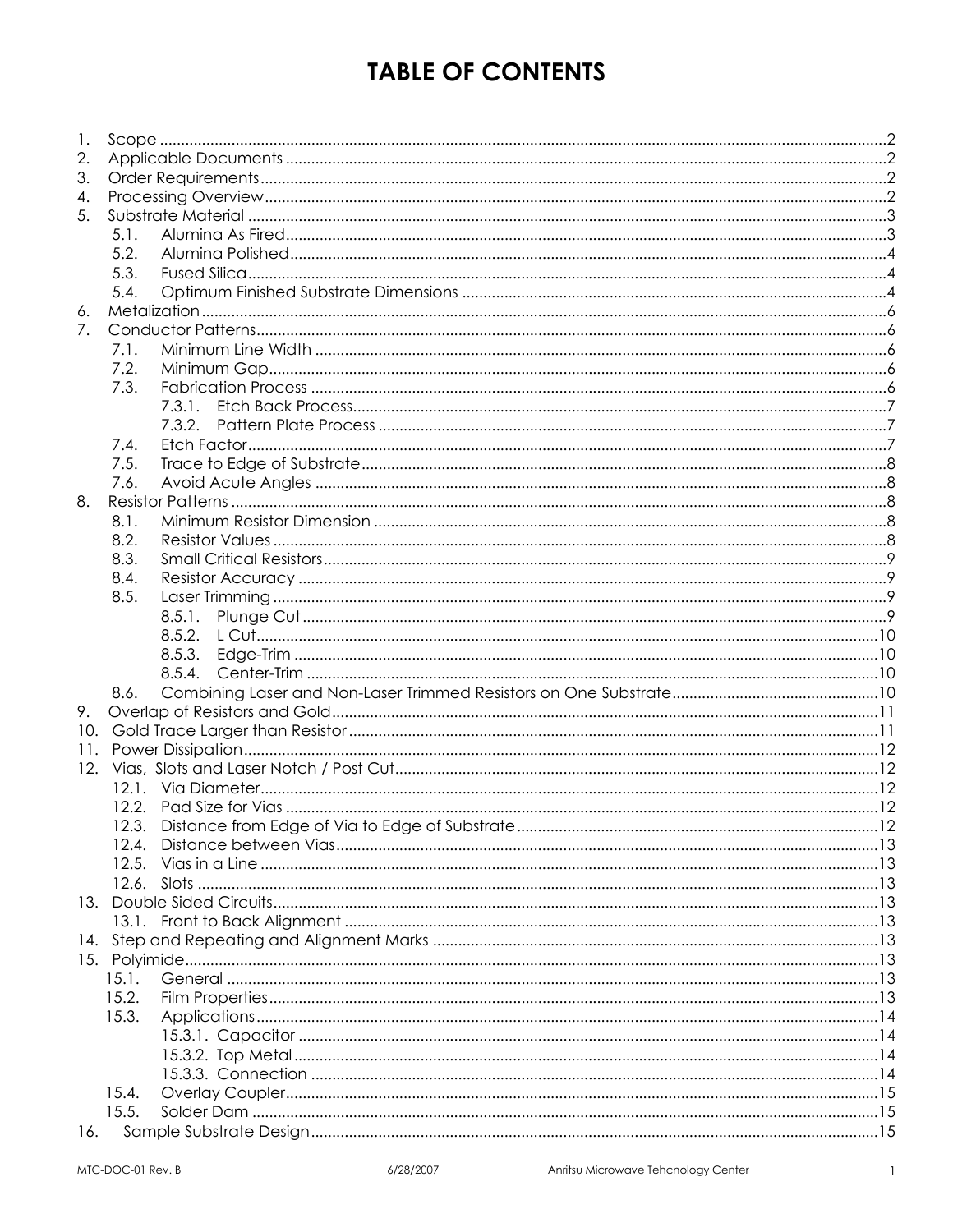# **1. Scope**

This document is intended to provide a guide to designers of thin film substrates. The guide is intended to document the substrate features that can be reliably and economically fabricated in Anritsu's Microwave Technology Center (MTC). In many cases, the limits stated herein represent features that have been successfully produced in the past, rather than a fundamental limit on the capabilities of a given process. As more definitive data is obtained on the processes, this procedure will be updated accordingly.

 If a designer is able to produce a working design within the limits of this document, he can count on obtaining quality substrates. If the particular needs of a given design fall outside of these limits, the designer should discuss these needs with MTC personnel. It may be possible for the MTC to develop a new process or refine an existing process to achieve the desired result. It also may be decided that the existing processes can support the design even with low yields.

# **2. Applicable Documents**

MTC-102 Guidelines for Mask Design MTC-103 MTC Standard Notes

# **3. Order Requirements**

MTC Engineering Request Form

-1 Drawing: Laser drill pattern (if applicable) \* See MTC-103

-2 Drawing: Metalization schemes \* See MTC-103

-3 Drawing: Finished Circuit Details \* See MTC-103

Design File (CAD File) is beneficial if the laser drill patterns are complex

# **4. Processing Overview**

In order to produce thin film MIC circuits, the following steps are performed. These steps are somewhat simplified. Consult MTC if more detail is desired.

- Substrate Blanks are purchased
- Blanks are laser drilled (if applicable)
- Tantalum Nitride is sputtered onto the substrate (if applicable)
- Titanium Tungsten is sputtered onto the substrate
- Gold is sputtered and plated onto the substrate
- Photoresist is spun onto the substrate
- Photolithography transfers the pattern from the mask to the photoresist
- Gold is etched away where not desired to form the conductor patterns if using etch back process OR gold is plated in areas desired to form the conductor patterns if using pattern plate process
- Exposed Titanium Tungsten is etched away
- Photolithography transfers the pattern from the mask to the photoresist
- Tantalum Nitride is etched away where not desired to form resistors
- Resistors are heat treated to stabilize the values
- An adhesion layer of Titanium is deposited (capacitors and solder dams only)
- Polyimide is spun onto the substrate (capacitors and solder dams only)
- Polyimide is patterned and cured (capacitors and solder dams only)
- Top metal seed layer (Titanium Titanium Tungsten -Gold) is deposited (capacitors only)
- Top metal is patterned by using pattern plate process (capacitors only)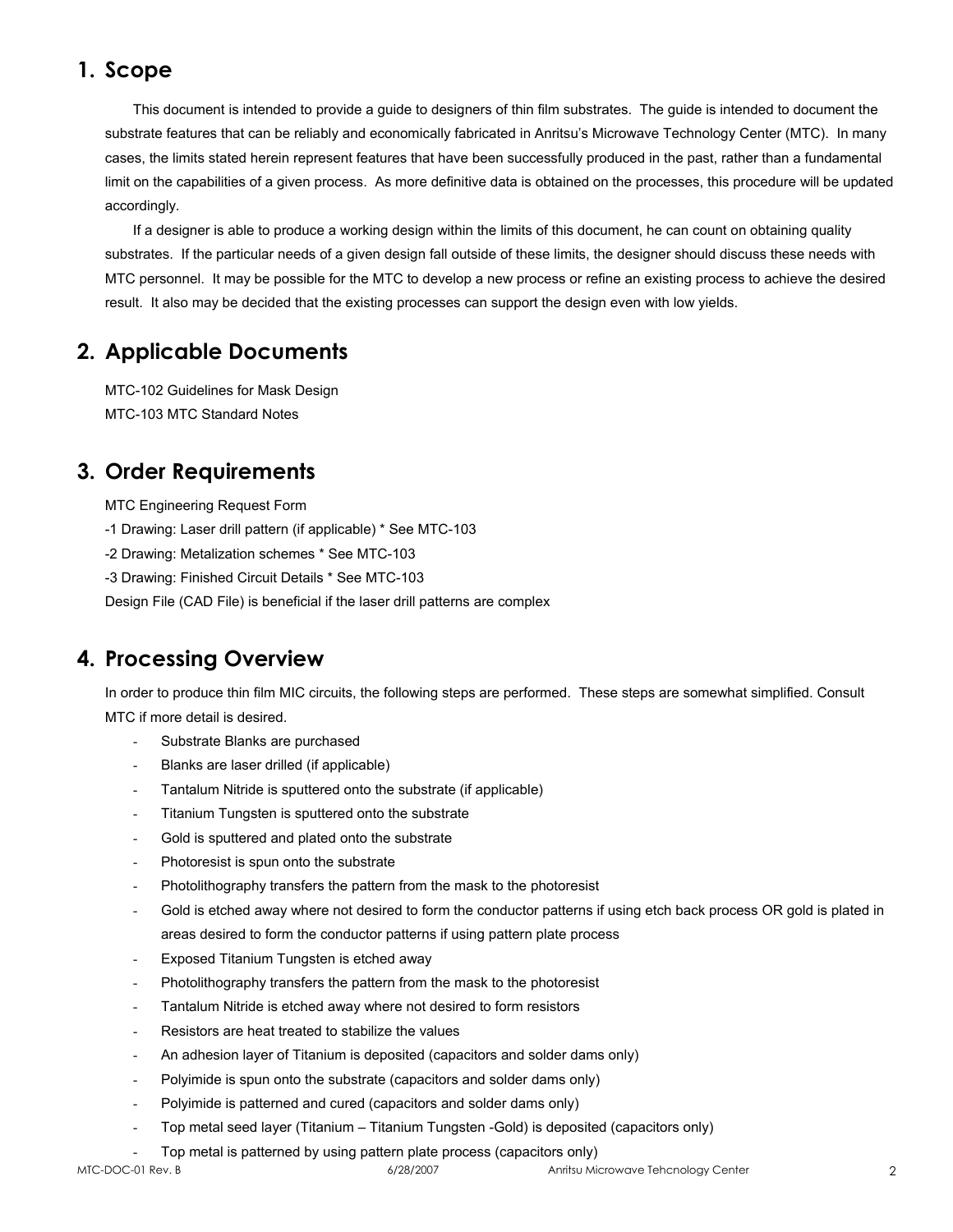- Resistors are either heat treated to final value or laser trimmed as specified
- Substrates are laser notched (post cut), if applicable
- Substrates are sawed into their final dimensions

# **5. Substrate Material**

The standard substrate material used at Anritsu is alumina  $(AI_2O_3)$ , which is used in two forms: As Fired and Polished. As Fired has looser tolerances and a rougher surface finish, which makes it more difficult to hold tight tolerances on line widths and resistor values. Also, since the thickness tolerance is larger, even a line with a tight tolerance may not have the exact impedance desired. However, As-Fired material is cheaper and available in larger sizes, thus, if no critical features are required, it should be used. MTC reserves the right to use polished substrates in place of As-Fired at their discretion. On the other hand, As-Fired will not be used in place of polished without the designer's approval.

There are three other types of substrate material that MTC is capable of fabricating, alumina nitride, fused silica and polished sapphire. MTC may not have them on hand, but will assist on obtaining them. The following table shows the substrate material properties.

| <b>Material</b>        | <b>CLA Surface</b><br><b>Roughness</b><br>$(u\text{-}inches)$ | <b>Thickness</b><br><b>Tolerance</b><br>(inches) | <b>Dissipation</b><br><b>Factor at</b><br>(1kHz) / 1MHz | <b>Dielectric</b><br>Constant<br>(k) | <b>Thermal</b><br>Conductivity<br>(W/mK) | <b>Thermal</b><br><b>Expansion</b><br>$(\mu"$ /inch/ $^{\circ}$ C) |  |
|------------------------|---------------------------------------------------------------|--------------------------------------------------|---------------------------------------------------------|--------------------------------------|------------------------------------------|--------------------------------------------------------------------|--|
| As Fired 99.6% Alumina | A-side $<$ 2                                                  |                                                  | (.0003) / .0001                                         | $9.9 + 0.1$                          | 30                                       | 7.1                                                                |  |
|                        | B-side $<$ 3                                                  | Depend on<br>thickness                           |                                                         |                                      |                                          |                                                                    |  |
| Polished 99.6% Alumina | ${}_{0.5}$                                                    |                                                  | .0001                                                   | $9.9 + 0.1$                          | 30                                       | 7.1                                                                |  |
| Aluminum Nitride *     | $8 - 24$                                                      | ± 5%                                             | 0.001                                                   | 8.6                                  | 170                                      | 4.6                                                                |  |
| Fused Silica *         | 7                                                             | ± 5%                                             | .000015                                                 | 3.8                                  |                                          | .55                                                                |  |
| Polished Sapphire *    | 1.0                                                           | ± 5%                                             | 0.0086                                                  | 11.5                                 | N/A                                      | 5.3                                                                |  |

#### *Substrate Material Properties*

\* Material Properties may vary depend on manufacturer and surface finish

# **5.1. Alumina As Fired**

The following table shows all the different sizes and thicknesses of Alumina As-Fired substrates that we have on hand.

| <b>Thickness</b><br>(inch) | <b>Thickness Tolerance</b><br>(inch) | <b>Size</b><br>(inch)        | <b>Part Number</b> |
|----------------------------|--------------------------------------|------------------------------|--------------------|
| .005                       | ±.0005                               | $1.00 \times 1.00$           | 704-34             |
|                            |                                      | $1.00 \times 1.00$           | 704-35             |
| .010                       | $+ 0005$                             | $2.00 \times 2.00$           | 704-31             |
|                            |                                      | $3.25 \times 3.25$           | 704-61             |
|                            |                                      | $1.00 \times 1.00$           | 704-36             |
| .015                       | $+ 00075$                            | $2.00 \times 2.00$<br>704-32 |                    |
|                            |                                      | $3.25 \times 3.25$           | 704-62             |
|                            |                                      | $1.00 \times 1.00$           | 704-37             |
| .025                       | $+ .00125$                           | $2.00 \times 2.00$           | 704-33             |
|                            |                                      | $3.25 \times 3.25$           | 704-63             |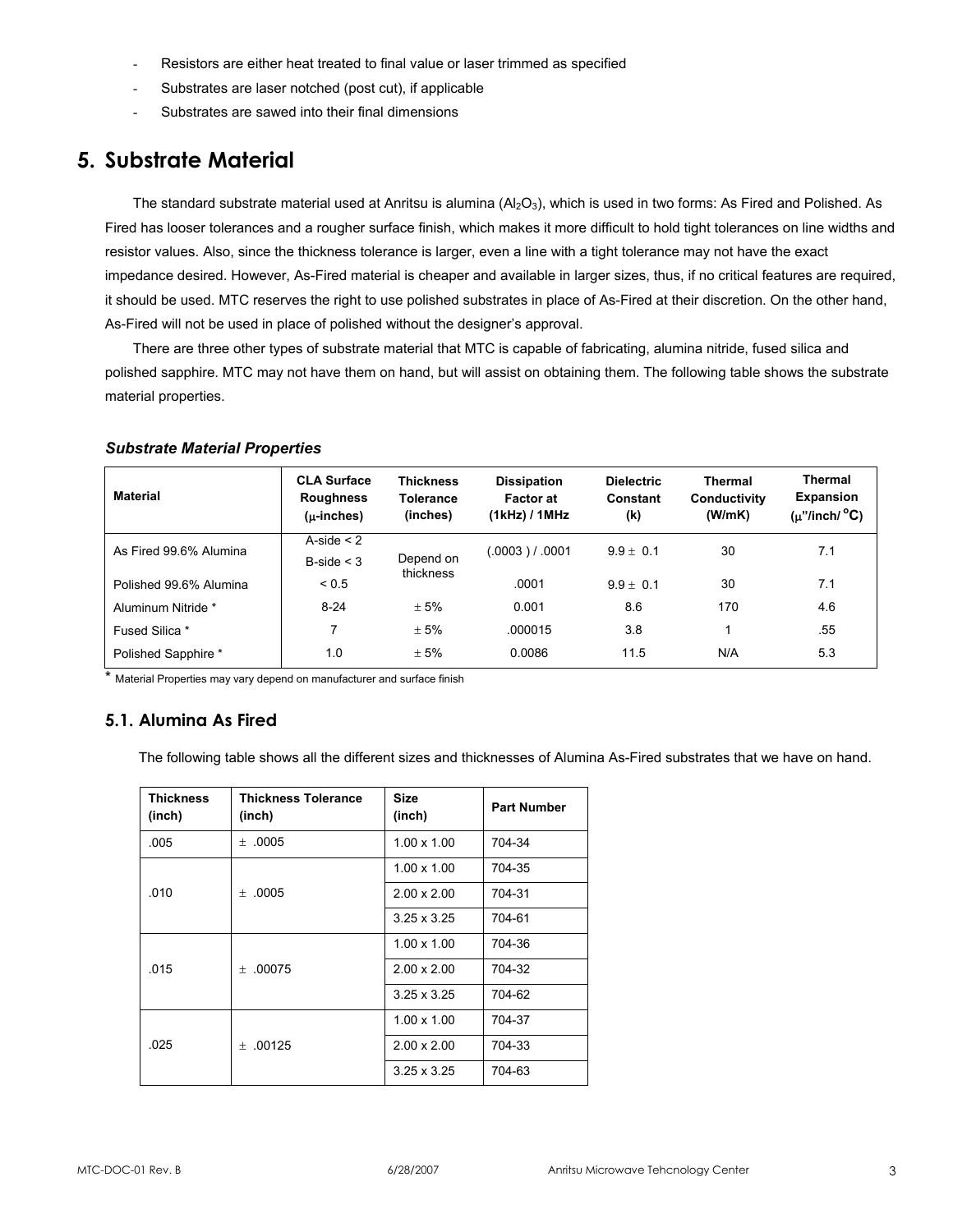# **5.2. Alumina Polished**

The following table shows all the different sizes and thicknesses of Alumina Polished substrates that we have on hand.

| <b>Thickness</b><br>(inch) | <b>Thickness Tolerance</b><br>(inch) | <b>Size</b><br>(inch) | <b>Part Number</b> |
|----------------------------|--------------------------------------|-----------------------|--------------------|
| .003                       | ±.0002                               | $1.00 \times 1.00$    | 704-64*            |
| .005                       | ±.0002                               | $1.00 \times 1.00$    | 704-46             |
|                            |                                      | $2.00 \times 2.00$    | 704-85             |
| .006                       | ±.0002                               | $1.00 \times 1.00$    | 704-59*            |
| .0075                      | ±.0001                               | $2.00 \times 2.00$    | 704-75*            |
| .010                       | ±.0001                               | $2.00 \times 2.00$    | 704-43             |
|                            | ±.0002                               | $3.25 \times 3.25$    | 704-86             |
| .015                       | $+ .0002$                            | $2.00 \times 2.00$    | 704-44             |
|                            |                                      | $3.25 \times 3.25$    | 704-87             |
| .025                       | ±.0004                               | $2.00 \times 2.00$    | 704-45             |
|                            | .0005<br>$^{+}$                      | $3.25 \times 3.25$    | 704-88             |

\* These substrates are available but are non-standard and should not be used unless absolutely necessary

# **5.3. Fused Silica**

| <b>Thickness</b> | <b>Thickness Tolerance</b> | <b>Size</b>        | <b>Part Number</b> |
|------------------|----------------------------|--------------------|--------------------|
| (inch)           | (inch)                     | (inch)             |                    |
| 005              | ±.0002                     | $1.00 \times 1.00$ | 704-69             |

# **5.4. Optimum Finished Substrate Dimensions**

In order to minimize the cost per substrate, it is best if the substrate dimensions maximize the number of finished substrates per substrate blank. The width of the saw blade, known as saw kerf, is .26 mm. MTC requires a 3-mm border around the step and repeated pattern for handling. Therefore, the maximum size for a given number of rows or columns that can be fabricated on a substrate is calculated as follows:

$$
Maximum Dimension* = \frac{[(Size of SubstrateBlank) - (2xBorder) - SawKerf(N - 1)]}{N}
$$

\* Round down to nearest mm

Where Size of substrate blank  $\leq$  82.5 (for 3.25") or 50.8 (for 2.00") or 25.4 (for 1.00") mm Border  $\approx$  3 mm (for 3.25" & 2.00") or 1.5 mm (for 1.00") Saw Kerf  $\approx$  .26 mm (for 0.010") or .52 mm (for 0.020") N is the number of rows and/or columns

#### **Maximum Number of Finished circuit**

The following tables can be used to obtain the maximum number of finished circuit for 3.25" x 3.25", 2.00" x 2.00" and 1.00" x 1.00" substrate, respectively. If the finished substrate 'X" dimension is equal to or less than the dimension in the top row below and if your finished substrate 'Y" dimension is equal to or less than the dimension in the left column below,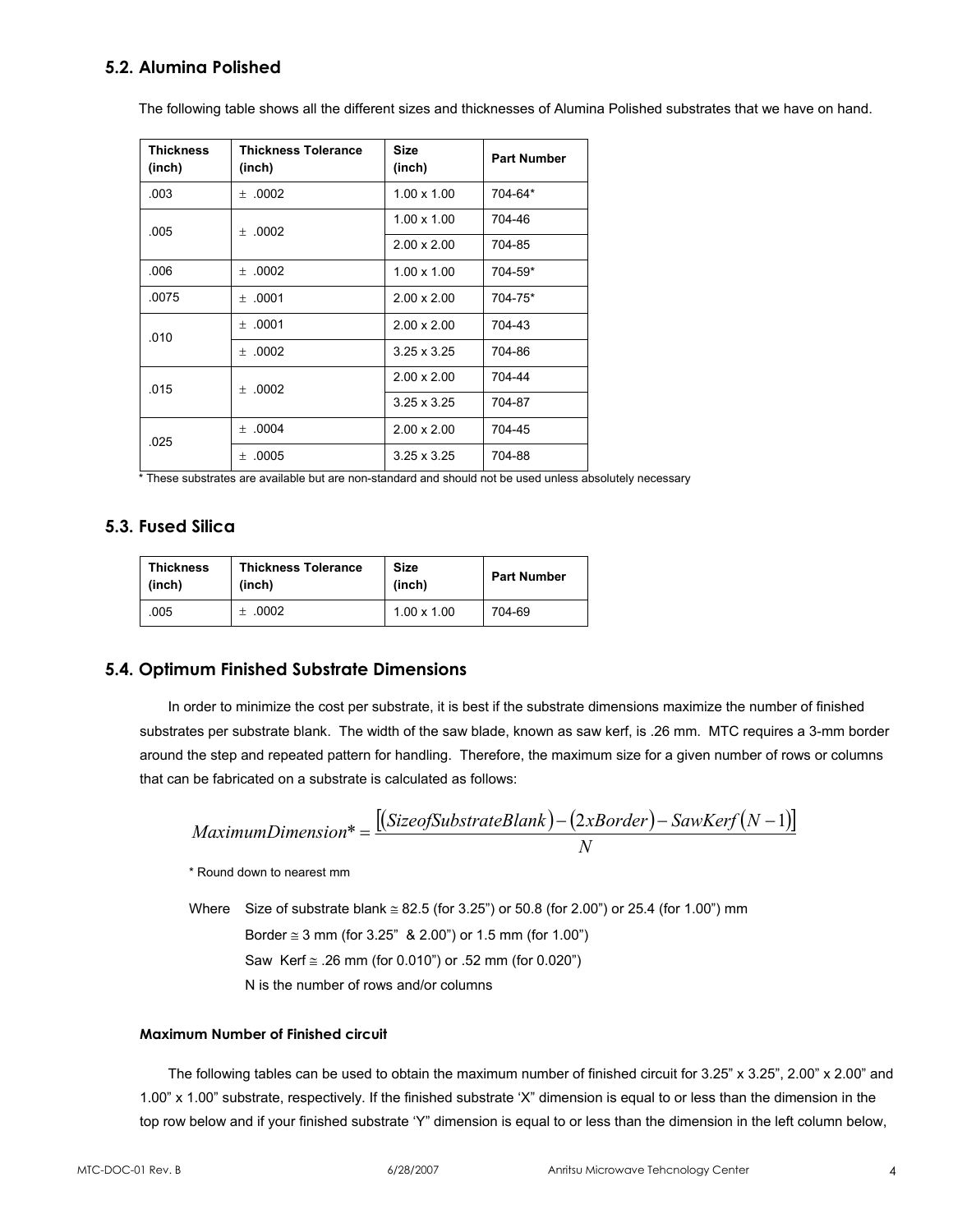then the number at the intersection of that row and column is the maximum number of finished circuits that can be yielded from the substrate blank.

#### **3.25" x 3.25" Substrate Blank**

|       | 76.00          | 37.87          | 25.16 | 18.81 | 14.99 | 12.45 | 10.63 | 9.27 | 8.21 | 7.37            | 6.67 | 6.10 | 5.61 | 5.19 |
|-------|----------------|----------------|-------|-------|-------|-------|-------|------|------|-----------------|------|------|------|------|
| 76.00 |                | $\overline{2}$ | 3     | 4     | 5     | O     |       | 8    | 9    | 10 <sup>°</sup> |      | 12   | 13   | 14   |
| 37.87 | 2              | 4              | 6     | 8     | 10    | 12    | 14    | 16   | 18   | 20              | 22   | 24   | 26   | 28   |
| 25.16 | 3              | 6              | 9     | 12    | 15    | 18    | 21    | 24   | 27   | 30              | 33   | 36   | 39   | 42   |
| 18.81 | 4              | 8              | 12    | 6     | 20    | 24    | 28    | 32   | 36   | 40              | 44   | 48   | 52   | 56   |
| 14.99 | 5              | 10             | 15    | 20    | 25    | 30    | 35    | 40   | 45   | 50              | 55   | 60   | 65   | 70   |
| 12.45 | 6              | 12             | 18    | 24    | 30    | 36    | 42    | 48   | 54   | 60              | 66   | 72   | 78   | 84   |
| 10.63 |                | 14             | 21    | 28    | 35    | 42    | 49    | 56   | 63   | 70              | 77   | 84   | 91   | 98   |
| 9.27  | 8              | 16             | 24    | 32    | 40    | 48    | 56    | 64   | 72   | 80              | 88   | 96   | 104  | 112  |
| 8.21  | 9              | 18             | 27    | 36    | 45    | 54    | 63    | 72   | 81   | 90              | 99   | 108  | 117  | 126  |
| 7.37  | 10             | 20             | 30    | 40    | 50    | 60    | 70    | 80   | 90   | 100             | 10   | 120  | 130  | 140  |
| 6.67  |                | 22             | 33    | 44    | 55    | 66    | 77    | 88   | 99   | 110             | 121  | 132  | 143  | 154  |
| 6.10  | 12             | 24             | 36    | 48    | 60    | 72    | 84    | 96   | 108  | 120             | 132  | 144  | 156  | 168  |
| 5.61  | 13             | 26             | 39    | 52    | 65    | 78    | 91    | 104  | 17   | 130             | 43   | 156  | 169  | 182  |
| 5.19  | $\overline{4}$ | 28             | 42    | 56    | 70    | 84    | 98    | 112  | 126  | 140             | 154  | 168  | 182  | 196  |

### **2.00" x 2.00" Substrate Blank**

|       | 44.00 | 21.87          | 14.49 | 10.81 | 8.59 | 7.12 | 6.06 | 5.27 | 4.66 | 4.17 | 3.76 | 3.43 | 3.14 | 2.90 |
|-------|-------|----------------|-------|-------|------|------|------|------|------|------|------|------|------|------|
| 44.00 |       | 2              | 3     | 4     | 5    | 6    | 7    | 8    | 9    | 10   |      | 12   | 13   | 14   |
| 21.87 | 2     | 4              | 6     | 8     | 10   | 12   | 14   | 16   | 18   | 20   | 22   | 24   | 26   | 28   |
| 14.49 | 3     | 6              | 9     | 12    | .5   | 18   | 21   | 24   | 27   | 30   | 33   | 36   | 39   | 42   |
| 10.81 | 4     | 8              | 12    | 16    | 20   | 24   | 28   | 32   | 36   | 40   | 44   | 48   | 52   | 56   |
| 8.59  | 5     | 10             | 15    | 20    | 25   | 30   | 35   | 40   | 45   | 50   | 55   | 60   | 65   | 70   |
| 7.12  | 6     | 12             | 18    | 24    | 30   | 36   | 42   | 48   | 54   | 60   | 66   | 72   | 78   | 84   |
| 6.06  |       | $\overline{4}$ | 21    | 28    | 35   | 42   | 49   | 56   | 63   | 70   | 77   | 84   | 91   | 98   |
| 5.27  | 8     | 16             | 24    | 32    | 40   | 48   | 56   | 64   | 72   | 80   | 88   | 96   | 104  | 12   |
| 4.66  | 9     | 18             | 27    | 36    | 45   | 54   | 63   | 72   | 81   | 90   | 99   | 108  | 117  | 126  |
| 4.17  | 10    | 20             | 30    | 40    | 50   | 60   | 70   | 80   | 90   | 100  | 10   | 20   | 130  | 140  |
| 3.76  |       | 22             | 33    | 44    | 55   | 66   | 77   | 88   | 99   | 110  | 121  | 32   | 143  | 54   |
| 3.43  | 12    | 24             | 36    | 48    | 60   | 72   | 84   | 96   | 108  | 120  | 132  | 44   | 156  | 68   |
| 3.14  | 13    | 26             | 39    | 52    | 65   | 78   | 91   | 104  | 117  | 130  | 43   | 56   | 169  | 182  |
| 2.90  | 14    | 28             | 42    | 56    | 70   | 84   | 98   | 12   | 126  | 40   | 54   | 68   | 182  | 196  |

# **1.00" x 1.00" Substrate Blank**

In the case of 1.00" x 1.00" substrate blanks, MTC has reduced their border for handling from 3 mm to 1.5 mm. This allows for considerably more substrates per substrate blank; however, some of the substrates near the edge are likely to be damaged by handling.

|       | 22.00 | 10.87          | 7.16 | 5.31 | 4.19 | 3.45 | 2.92 | 2.52 | 2.21 | 1.97 | 1.76 | 1.60 | 1.45 | 1.33 |
|-------|-------|----------------|------|------|------|------|------|------|------|------|------|------|------|------|
| 22.00 |       | $\overline{2}$ | 3    | 4    | 5    | 6    | ⇁    | 8    | 9    | 10   |      | 12   | 13   | 14   |
| 10.87 | 2     | 4              | 6    | 8    | 10   | 12   | 14   | 16   | 18   | 20   | 22   | 24   | 26   | 28   |
| 7.16  | 3     | 6              | 9    | 12   | 15   | 18   | 21   | 24   | 27   | 30   | 33   | 36   | 39   | 42   |
| 5.31  | 4     | 8              | 12   | 6    | 20   | 24   | 28   | 32   | 36   | 40   | 44   | 48   | 52   | 56   |
| 4.19  | 5     | 10             | 15   | 20   | 25   | 30   | 35   | 40   | 45   | 50   | 55   | 60   | 65   | 70   |
| 3.45  | 6     | 12             | 18   | 24   | 30   | 36   | 42   | 48   | 54   | 60   | 66   | 72   | 78   | 84   |
| 2.92  |       | 14             | 21   | 28   | 35   | 42   | 49   | 56   | 63   | 70   | 77   | 84   | 91   | 98   |
| 2.52  | 8     | 16             | 24   | 32   | 40   | 48   | 56   | 64   | 72   | 80   | 88   | 96   | 104  | 112  |
| 2.21  | 9     | 18             | 27   | 36   | 45   | 54   | 63   | 72   | 81   | 90   | 99   | 108  | 117  | 126  |
| 1.97  | 10    | 20             | 30   | 40   | 50   | 60   | 70   | 80   | 90   | 100  | 110  | '20  | 130  | 40   |
| 1.76  | ۱۱    | 22             | 33   | 44   | 55   | 66   | 77   | 88   | 99   | 10   | 121  | 32   | 143  | 54   |
| 1.60  | 12    | 24             | 36   | 48   | 60   | 72   | 84   | 96   | 108  | 120  | 132  | 44   | 156  | 68   |
| 1.45  | ıз    | 26             | 39   | 52   | 65   | 78   | 91   | 104  | 17   | 130  | 143  | 56   | 169  | 182  |
| 1.33  | 4     | 28             | 42   | 56   | 70   | 84   | 98   | 12   | 26   | 40   | 154  | 68   | 182  | 196  |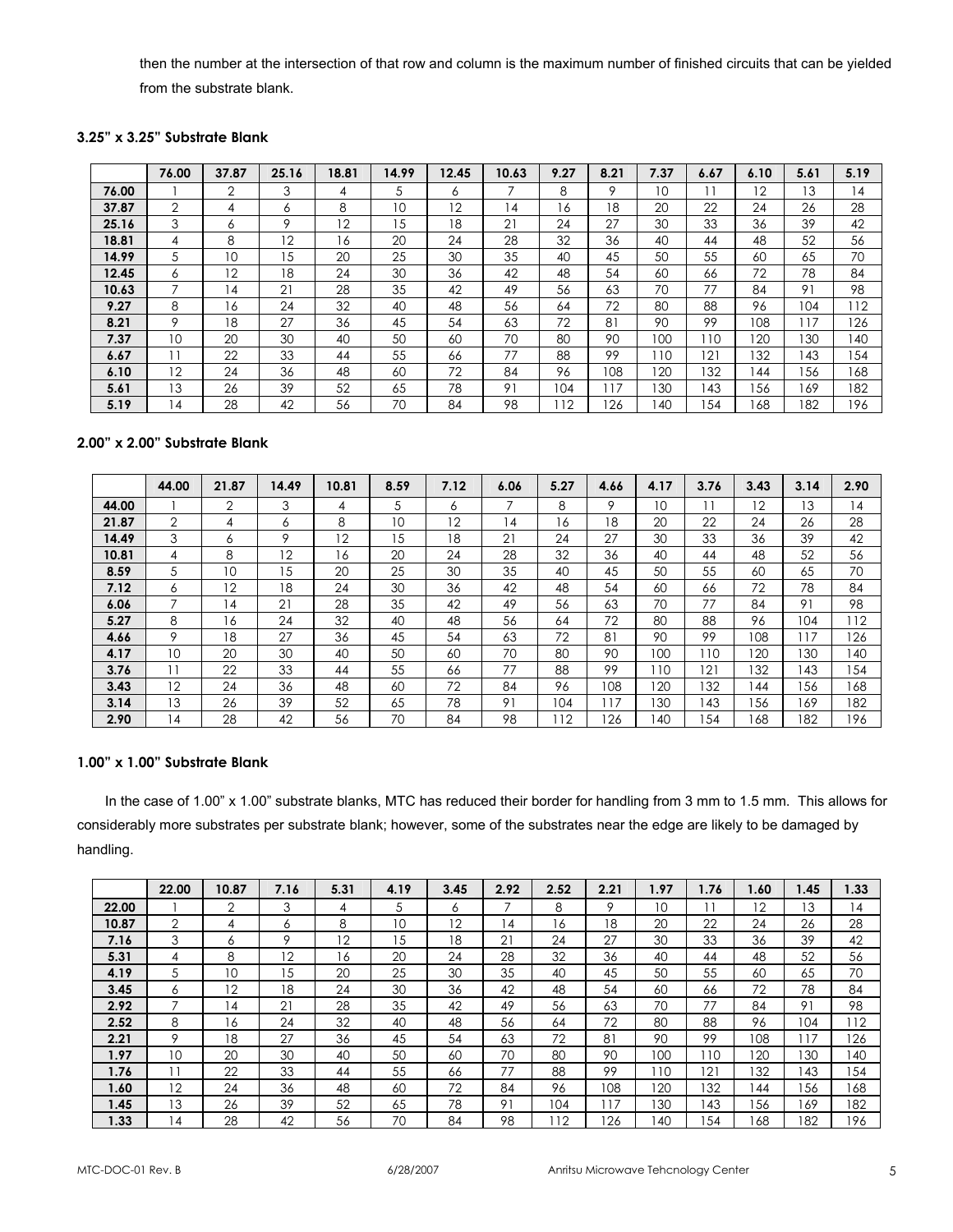# **6. Metalization**

The following table is the summary of MTC Metalization Specification.

| <b>Material Function</b> | <b>Types of Material</b> | <b>Thickness / Values</b>                                                    |
|--------------------------|--------------------------|------------------------------------------------------------------------------|
| Resistor                 | Tantalum-Nitride (TaN)   | Standard: 50 and 100 $\Omega$ / sq.<br>Non standard: $10 - 100 \Omega / sq.$ |
| Adhesion                 | Titanium-Tungsten (TiW)  | 500 Angstroms                                                                |
| Conductor                | Gold (Au)                | Standard: 2.5, 5.0 um                                                        |

The basic metalization scheme for thin film substrates contains Titanium – Tungsten (TiW) and Gold (Au). Tantalum Nitride (TaN) is only sputtered if there is a resistor design in the substrates. A range of sheet resistance is possible. Two values, 50  $\Omega$ / sq. and 100 Ω / sq. are the Anritsu standards. Resistors formed of this material require heat treating for stability. Generally, the Tantalum-Nitride is sputtered about 20% lower in sheet resisitivity than the final desired value. Usually the designer does not need to worry about this process since only the final sheet resisitivity is important. The exception occurs with the introduction of laser trimming, especially if there are laser and non-laser trimmed resistors on one substrate, more thought must be put into the design of the resistors. This will be discussed further in the resistor section of this guide. Titanium – Tungsten (TiW) is used as a diffusion layer, while gold is the standard conductor metal at Anritsu. The gold thickness standard is 2.5 µm.

# **7. Conductor Patterns**

#### **7.1. Minimum Line Width**

The thinnest line attainable is 10  $\mu$ m standard\* with a tolerance of  $\pm 2 \mu$ m

#### **7.2. Minimum Gap**

The narrowest gap attainable is 10  $\mu$ m standard\* with a tolerance of  $\pm 2 \mu$ m

\*MTC will attempt to fabricate substrates with smaller line widths and / or narrower gaps with decreasing yields as the dimension get smaller. If these small dimensions are needed, make sure to order chrome on glass masks.

#### **7.3. Fabrication Process**

There are two different processes used to fabricate the conductor, the etch back process and the pattern plate process. The etch back process is currently the standard process used in MTC. It is easy to do, however, when the design involves numerous via holes and slots features, it would be better to use the pattern plate process. Pattern plate process has higher accuracy patterning capability and also reduces the material cost and labor. However, it will need an extra mask compared to the etch back process if the design includes via holes and slots.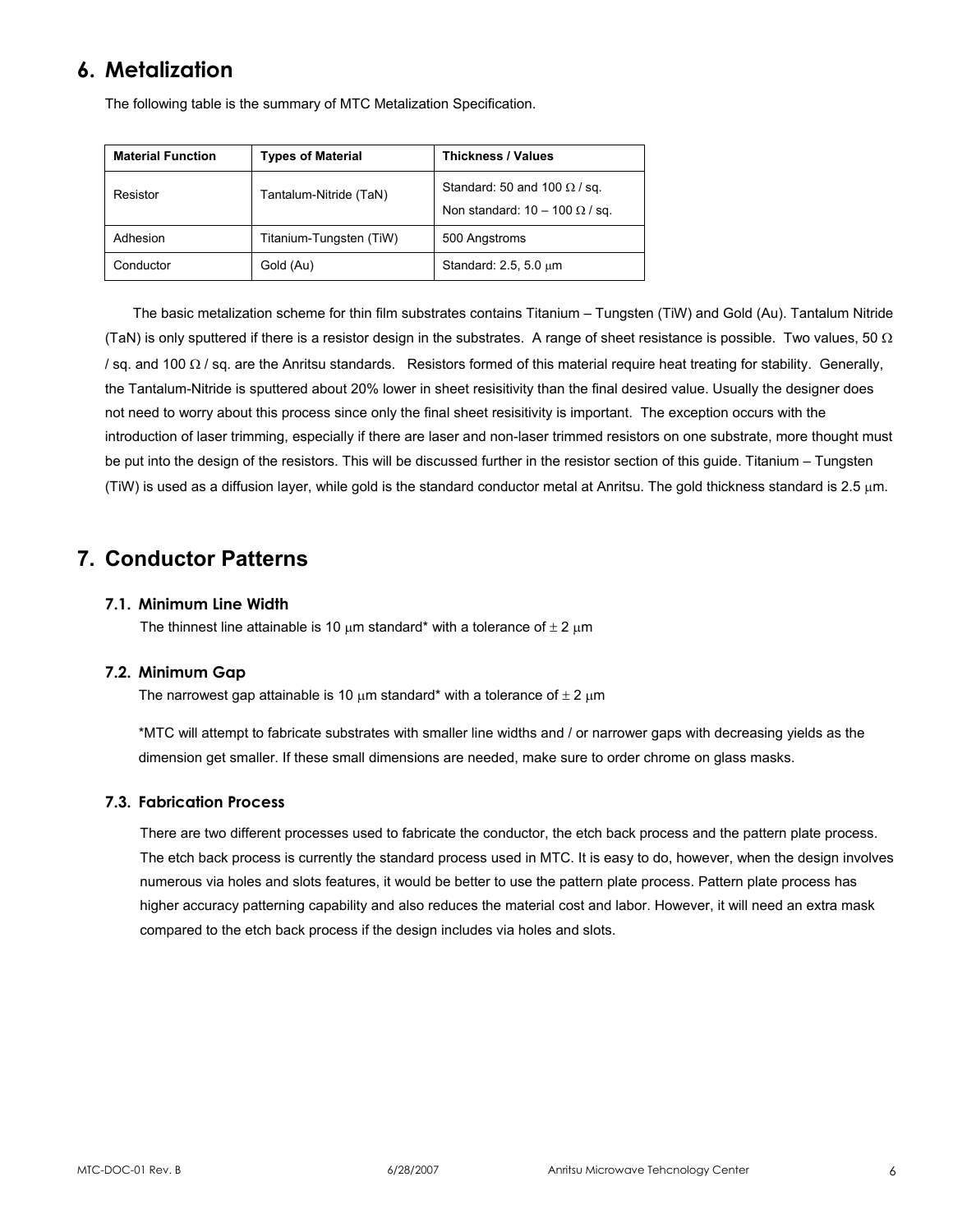#### **7.3.1. Etch Back Process**

Etch back process forms the conductor pattern by selectively etching gold away from a substrate through a photoresist mask layer. The conductor pattern is protected by the photoresist during the etching process. The gold traces formed are slightly smaller, because the existence of etch factor than the photoresist trace.



#### **7.3.2. Pattern Plate Process**

Pattern Plate process creates a pattern by selectively gold plating a substrate through a photoresist mask layer. The etch factor is smaller compare to the etch back process since the plating is constrained by the photoresist walls.



#### **7.4. Etch Factor**

Since the two processes work on the opposite way to each other, different etch factor should also be applied. For the etch back process, lines become narrower and gaps become larger than the dimensions on the mask. For critical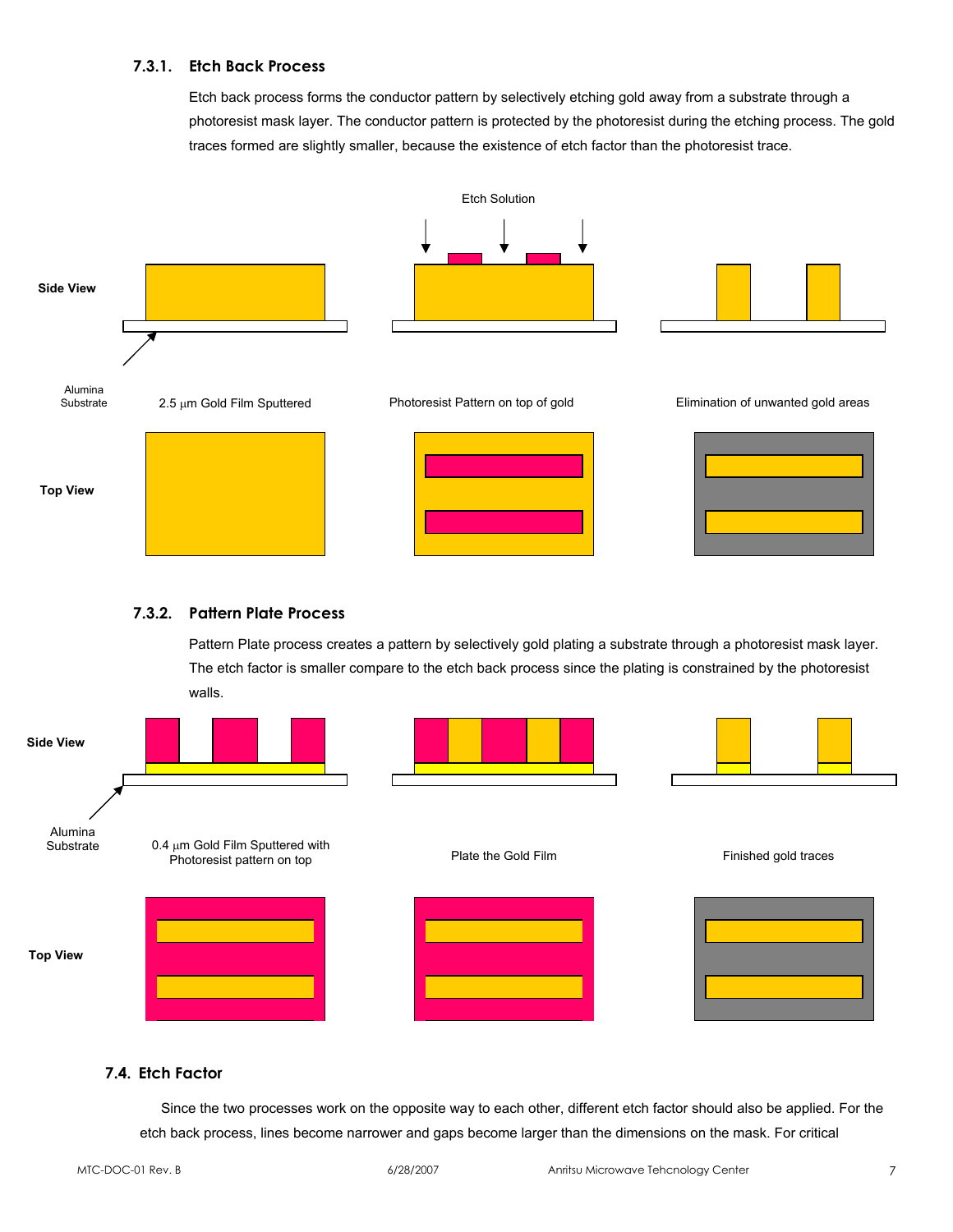dimension, an etch factor should therefore be designed into the artwork. A line will decrease by 8  $\mu$ m and a gap will increase by 8  $\mu$ m. For example, a Lange coupler with line widths of 30  $\mu$ m and gaps of 25  $\mu$ m are desired. The mask should be designed with line widths of 38  $\mu$ m and gaps of 17  $\mu$ m to achieve the desired dimensions.

On the opposite, for the pattern plate process, line become wider and gaps becomes narrower. In the example of Lange Coupler, the mask should be designed with line widths of 28.7  $\mu$ m and gaps of 26.3  $\mu$ m to achieve the desired dimensions. For resistors with critical tolerances and small physical size, this etch factor should also be applied to the gold conductors forming the gap which the resistor will bridge.

The following table shows both of the etch factor. Be careful with the difference sign of the etch factor. The diagram below the table will help explain the difference.



#### **7.5. Trace to Edge Circuit**

During the substrate sawing process, there is a significant possibility that substrate metalization will peel if the saw goes through a metalized portion of the circuit. Therefore, a minimum of 0.03 mm should be left between the metal trace and the edge of the circuit. The preferred margin is 0.05 mm.

# **7.6. Avoid Acute Angles**

In the mask creation process, the patterns are formed on the mask using rectangular flashes of light. Certain patterns, especially acute angles, require numerous flashes to form. This can result in over exposure and bleed out in these areas of the mask.

# **8. Resistor Patterns**

#### **8.1. Minimum Resistor Dimension**

The smallest resistor dimension should be 0.050 mm.

#### **8.2. Resistor Values**

The resistors used at Anritsu are normally formed from one of two standard sheet resisitivity, which are 50  $\Omega$ /sq. and 100  $\Omega$ /sq. The value of a resistor element is calculated as follows: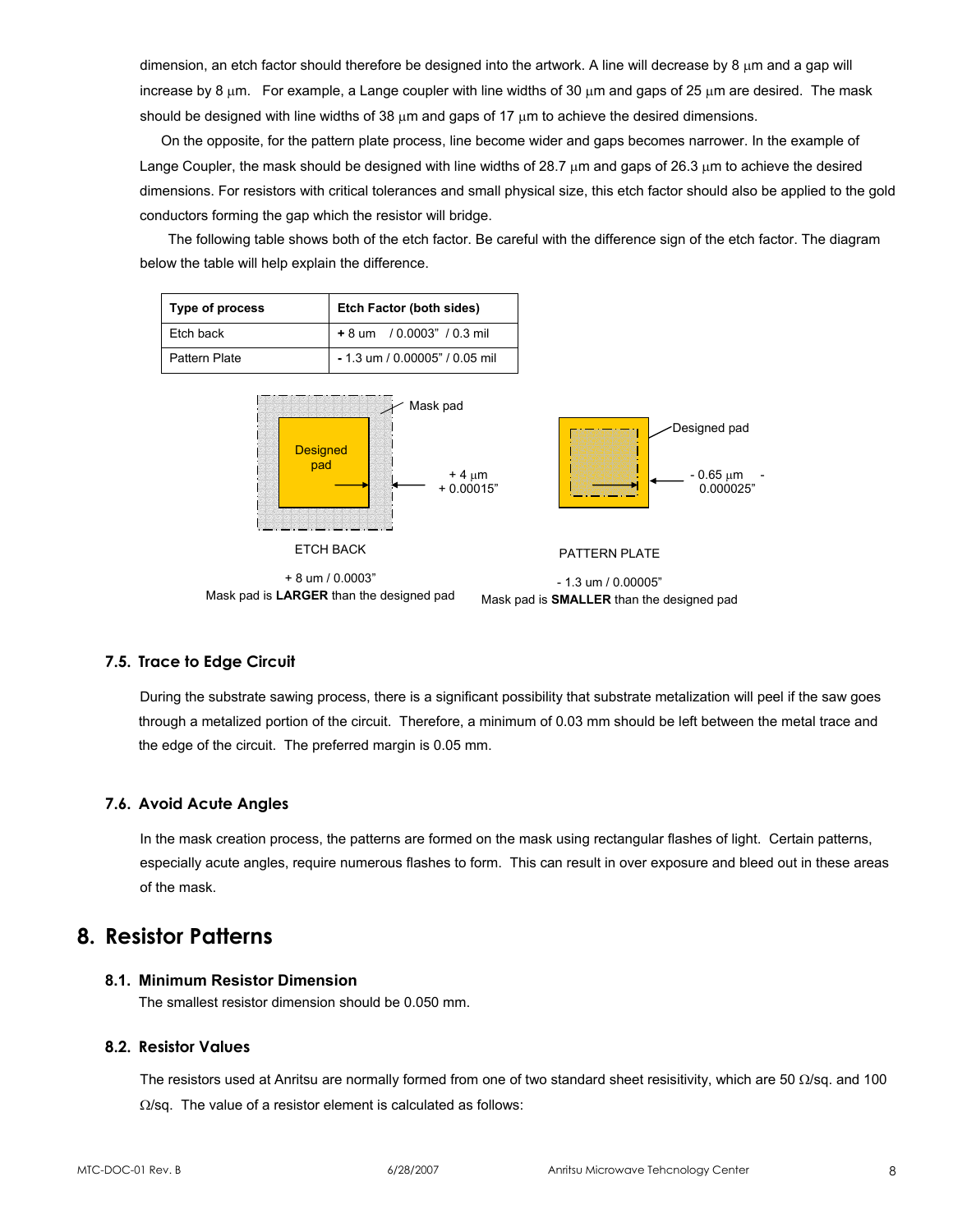$$
R = \frac{L \times Rs}{W}
$$

Where  $L =$  Length of Resistor W = Width of Resistor Rs = Sheet Resistivity (either 50 or 100  $\Omega$  / square)

#### **8.3. Small Critical Resistors**

When the value of a physically small resistor is important, remember to apply the etch factor to the gold traces that form the ends of the resistor.

#### **8.4. Resistor Accuracy**

Resistors must be heat treated in order to be stable over time. Heat treating causes the value of a resistor to increase. Typically the resistive layer is sputtered on at approximately 80% of the final desired sheet resisitivity and then the etched substrate is heat treated until a test resistor (or other resistor identified on the drawing as critical) is measured as being within 5% of its design value. For high accuracy resistors, etched resistors can be laser trimmed to tight tolerances after a minimum amount of heat treating has been performed.

| <b>Standard Resistor Accuracy - No Laser Trimming</b> |     |  |  |  |  |
|-------------------------------------------------------|-----|--|--|--|--|
| Test Resistor (or critical resistor)                  | 5%  |  |  |  |  |
| <b>Other Resistors</b>                                | 15% |  |  |  |  |

| <b>Laser Trimmed Resistors</b> |      |  |  |  |  |
|--------------------------------|------|--|--|--|--|
| Standard<br>1%                 |      |  |  |  |  |
| Special                        | 0.1% |  |  |  |  |

# **8.5. Laser Trimming**

There are four types of laser trimming patterns that can be specified: plunge, L, edge-trim and center trim. These are illustrated below:



# **8.5.1. Plunge Cut**

This cut is the quickest and easiest cut for the laser system to make. It is therefore the cheapest. Accuracy of 1% is achievable. The maximum allowable cut is 50% of the resistor width. This can seriously affect the power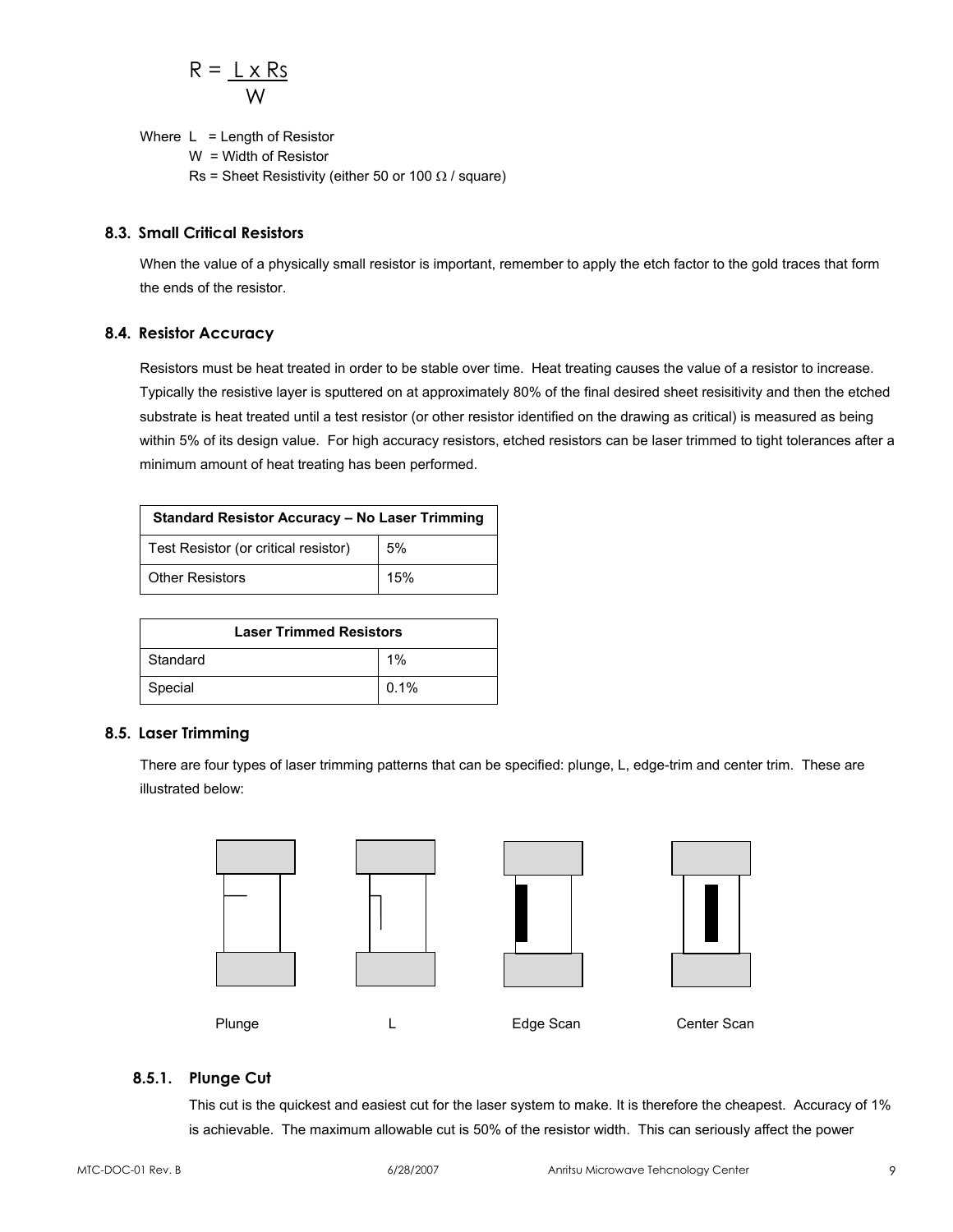handling capability of the resistor. Also, it does not result in a good RF match. This type of cut is best suited for reasonably high accuracy DC resistors with plenty of excess power handling capability.

# **8.5.2. L Cut**

This cut is similar to the plunge cut, but allows for higher accuracy. It is a little more expensive than the plunge cut. Accuracy of 0.1% is achievable. The first part of the cut is a plunge. This changes the resistor value quickly. Again, the maximum allowable plunge is 50% of the resistor width. This can seriously affect the power handling capability of the resistor. Also, it does not result in a good RF match. The perpendicular cut changes the resistor value very slowly, thus making high accuracy possible. This type of cut is best suited for very high accuracy DC resistors with plenty of excess power handling capability.

#### **8.5.3. Edge-Trim**

This cut is made by trimming very slowly on the entire edge of a resistor. It is much more time consuming than the plunge or L cut. Accuracy of 0.1% is achievable. The same 50% of resistor width maximum cut applies. However, this cut generally results in much less narrowing of the resistor than the first two cuts. This means that the power handling ability of the resistor is less compromised. Also, RF performance is better than either of the first two cuts. This type of cut is best suited for very high accuracy DC resistors with more marginal power handling capability or RF resistors with moderate performance.

#### **8.5.4. Center-Trim**

This cut is made by slowly trimming from the center of a resistor. It is the most time consuming trim performed and therefore the most expensive. The same 50% of resistor width maximum cut applies. However, this cut generally results in much less narrowing of the resistor than the first two cuts. This means that the power handling ability of the resistor is less compromised. Also, RF performance the best of any of the cuts. This type of cut is recommended for high performance RF resistors.

#### **8.6. Combining Laser and Non-Laser Trimmed Resistors on One Substrate**

As laser trimming is time consuming and therefore expensive, it is often desirable to have critical resistors laser trimmed to tight tolerances while leaving the rest of the resistors untrimmed. In order for both types of resistors to achieve design values, the process must be adjusted slightly.

- 1. Design non-trimmed resistors for 90% of the nominal sheet resisitivity (45 or 90  $\Omega$  / square)
- 2. Add a test resistor also designed to 90% of the nominal sheet resisitivity
- 3. Design laser trimmed resistors for 100% of the nominal sheet resisitivity
- 4. After etching, the substrate will be heat treated until the test resistor is within 5% of its design value.
- 5. Critical resistors are then laser trimmed to their final value.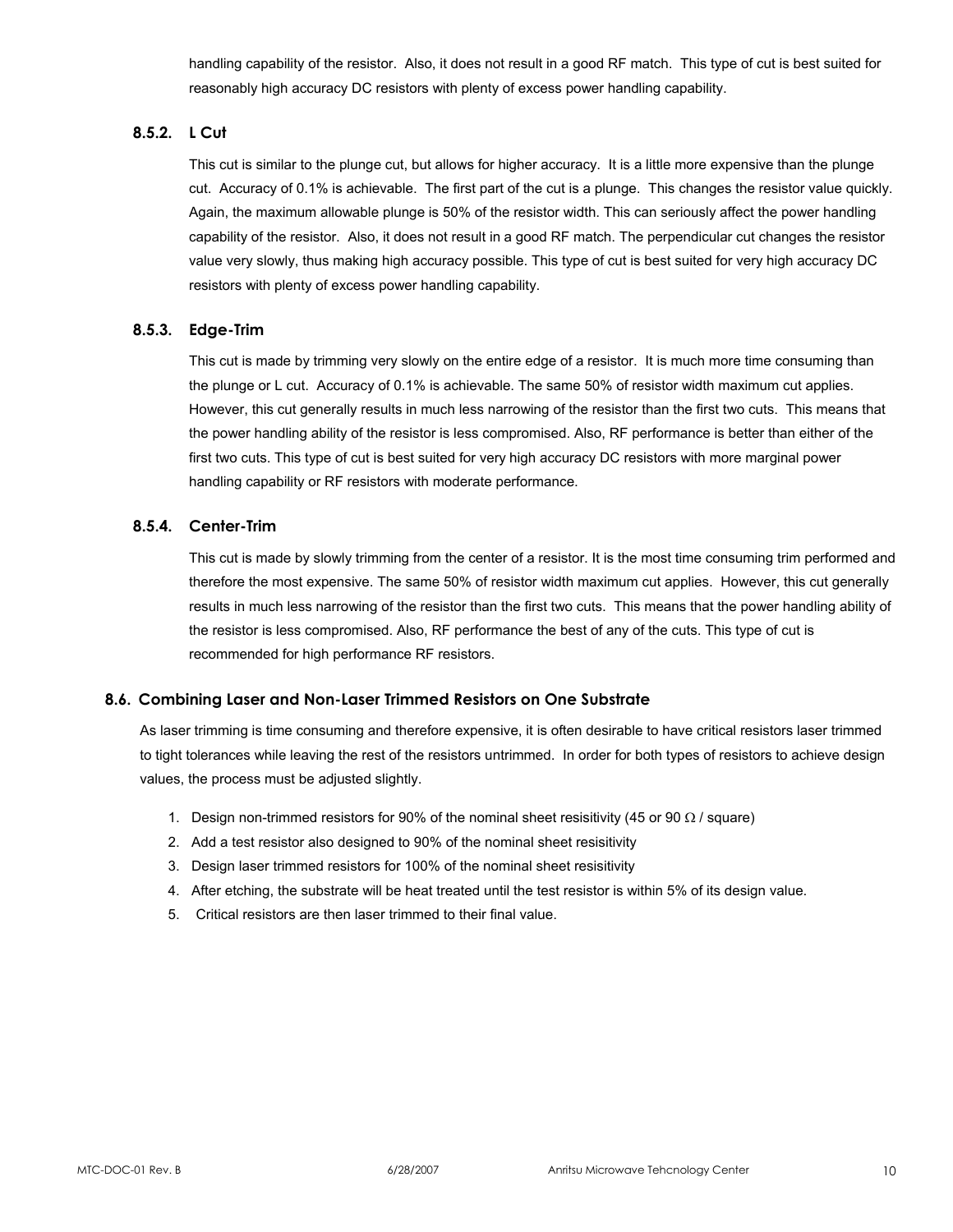#### **Example**

| <b>Non-Critical Resistor</b><br>Desired Value 50 $\Omega$ ± 5%<br>$L = 50$ W= 45 | <b>Critical Resistor</b><br>Desired Value 50 $\Omega \pm 0.5\%$<br>$L = 50$ W= 50 |
|----------------------------------------------------------------------------------|-----------------------------------------------------------------------------------|
| <b>Before Heat Treating</b><br>Value $=$<br>$45 \Omega$                          | <b>Before Heat Treating</b><br>Value = $40.5 \Omega$                              |
| After Heat Treating<br>Value = $50 \Omega \pm 5\%$                               | <b>After Heat Treating</b><br>Value = $45$                                        |
| After Laser Trim<br>Value $=$<br>Unchanged                                       | After Laser Trim<br>Value = 50 $\Omega$ + 0.5%                                    |

#### **9. Overlap of Resistors and Gold**

To avoid problems with small misalignment of the gold and resistor patterns, the resistor pattern on the resist mask should overlap the gold pattern by 0.05 mm minimum. Since this does not affect the final resistor in any way, overlap can be much bigger than 0.05 mm.



### **10. Gold Trace Larger than Resistor**

To allow a margin for misalignment of resistors to conductor traces, it is preferred that the gold pads be 0.05 mm wider than the resistor.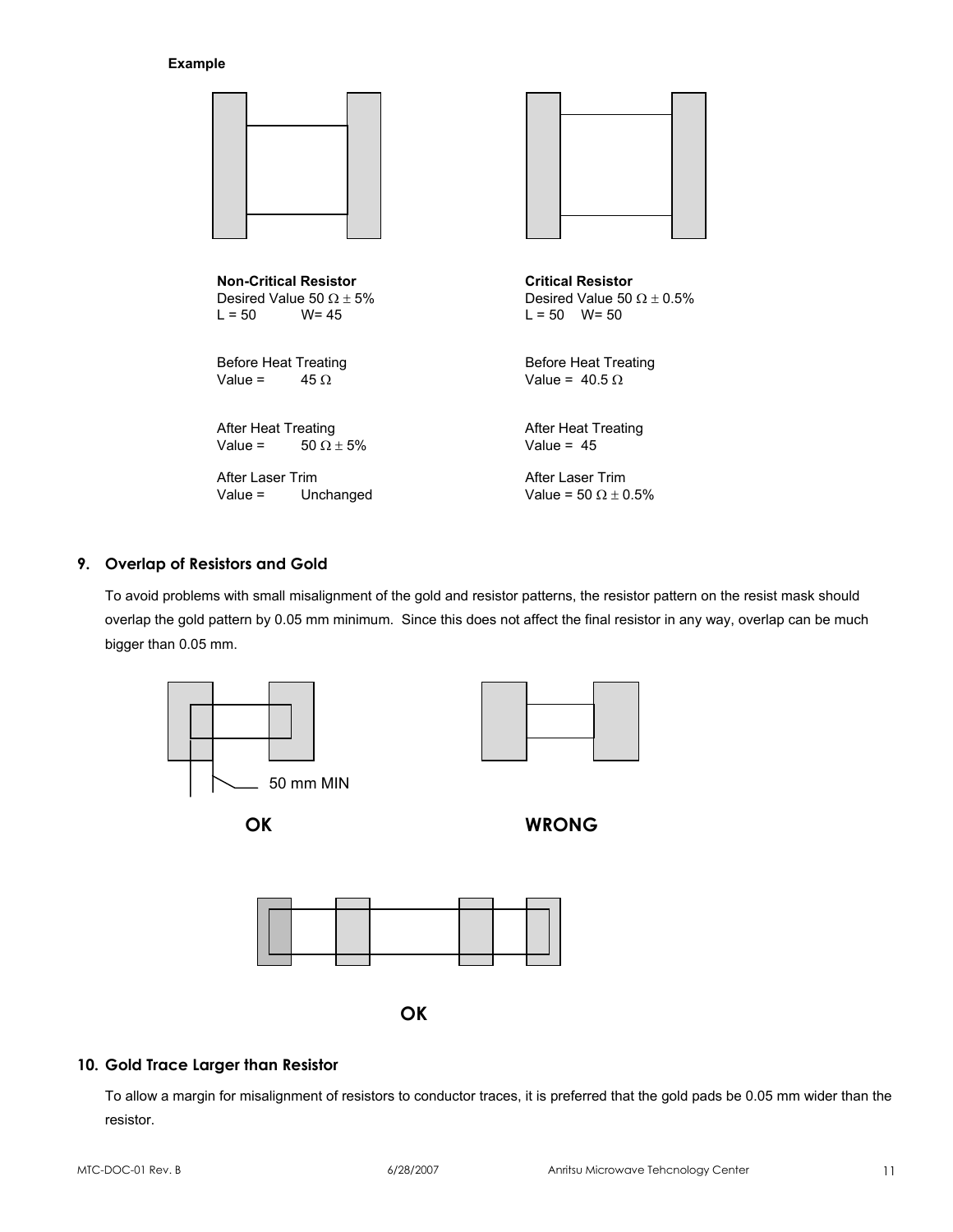



#### **Preferred Non-Preferred**

#### **11. Power Dissipation**

No definitive studies have been performed to test the long-term reliability of the resistors built at Anritsu. Until these are performed we are using numbers that have been used commonly in the industry. Obviously, a lot of parameters will affect the power rating. If your circuit has poor heat sinking, tend to use the lower numbers; conversely, if you have a well heat sunk circuit, it is safer to use the higher numbers. The typical number, when applied to 25 mil micro strip circuits in a metal housing can be expected to change by less than 0.1% per year.

> Most Conservative (MIL-SPEC for space applications) 50 Watts per square inch

Typical

400 Watts per square inch

Least Conservative 1200 Watts per square inch

# **12. Vias, Slots and Laser Notch / Post Cut**

#### **12.1. Via Diameter**

The standard via used at Anritsu is nominally 0.254 mm (.010") in diameter. The minimum via hole diameter that Anritsu is capable of doing is 0.152 (.006").

#### **12.2. Pad Size for Vias**

For etch back process, the edges of the conductor pad to the edges of the vias should be a minimum of 0.254 mm (0.005") via in all directions. For pattern plate process, smaller distance between the edges of the pad to the edge of the vias can be as small as 0.076 mm (0.003").



# **12.3. Distance from Edge of Via to Edge of Circuit**

Vias placed near the edge of circuits are prone to cracking problems. Therefore, leave at least 0.010" or one substrate thickness distance, whichever bigger, between the edge of a via and the edge of the circuit.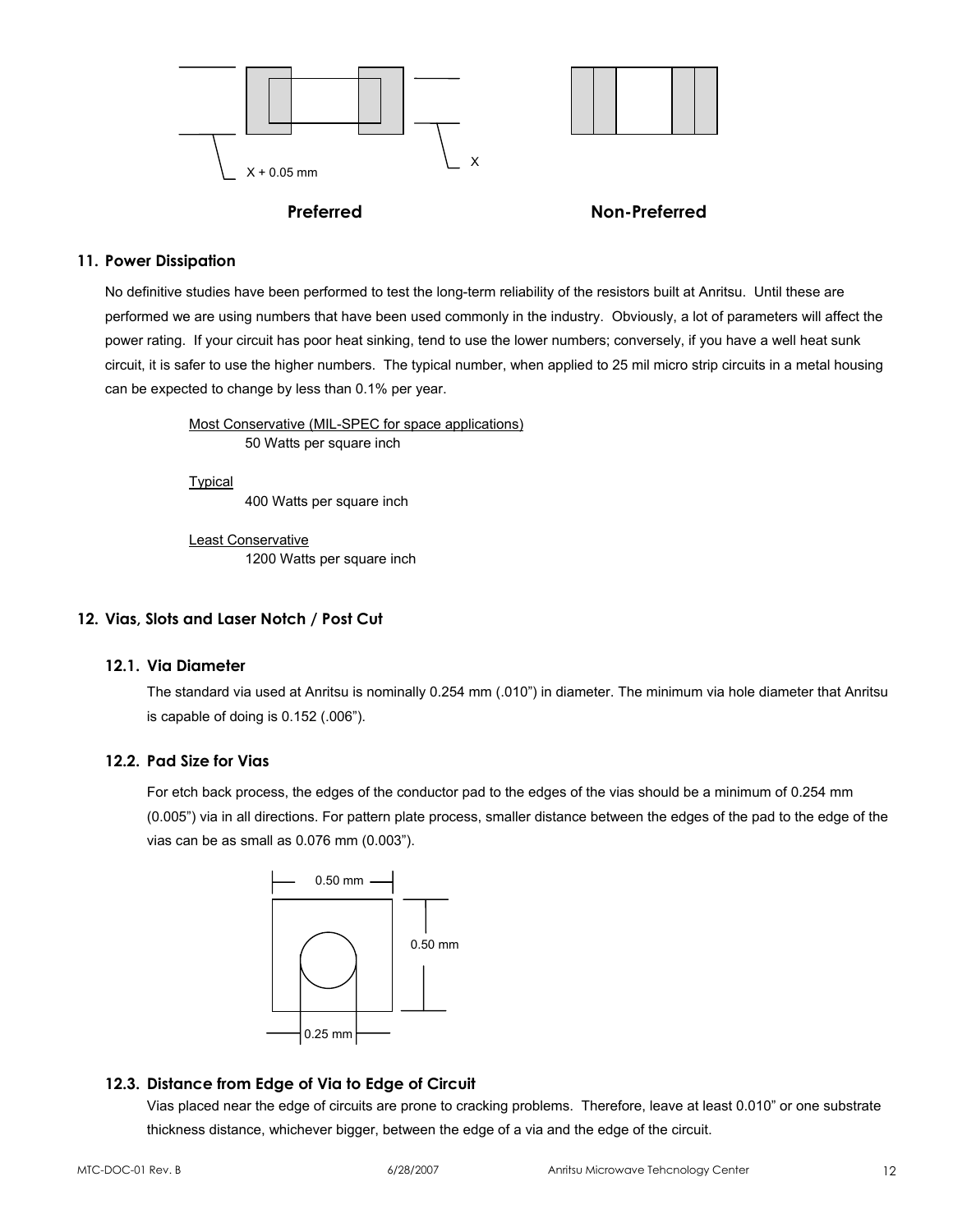#### **12.4. Distance between Vias**

Vias placed close together are prone to cracking. Therefore, leave at least 0.010" or one time via diameter distance, whichever smaller, between via to via.

### **12.5. Vias in a Line**

Many Vias in a line are prone to cracking. Try to avoid many vias in a line in your design.

#### **12.6. Slots**

MTC is capable of cutting different shape and sizes of slot and cut out, with or without metal. The minimum edge slot radius is .076 mm (.003"), which is the diameter of the laser beam itself. Consult MTC for feasibility.

#### **13. Double Sided Circuits**

Essentially, any circuit feature that can be realized on one side of a substrate can be realized on the back as well. It is easier if critical dimensions are limited to one side only. Circuits with complicated backside patterns should use polished substrate material.

# **13.1. Front to Back Alignment**

The alignment accuracy from the front to the back of a substrate is  $+/-5 \mu m$ .

#### **14. Step and Repeating and Alignment Marks**

See MTC-DOC-02, the Guidelines for Mask Design for further information.

#### **15. Polyimide**

#### **15.1. General**

Polyimide is a family of polymers, which are characterized by good mechanical properties, including fatigue resistance, excellent high temperature resistance or thermal stability, excellent chemical resistance and excellent electrical properties, particularly the dielectric strength. It is typically applied in liquid form, then thermally cured into a smooth, rigid, intractable polymeric film / structural layer. For most products, the film is patterned using photographic processes.

#### **15.2. Film Properties**

The following are film properties of Durimide 7500 series, the polyimide brand used in MTC after it is cured at 350°C for an hour:

| <b>Tensile Strength</b>                  | Mpa    | 215           |
|------------------------------------------|--------|---------------|
| Young's Modulus                          | Gpa    | 2.5           |
| <b>Tensile Elongation</b>                | %      | 85            |
| <b>Thermal Decomposition Temperature</b> | °C     | 525           |
| Coefficient of Thermal Expansion         | ppm/°C | 55            |
| Coating Stress (100 Silicon)             | Mpa    | 33            |
| Dielectric Constant 1 MHz; 0% / 50% RH   |        | 3.2/3.3       |
| Dissipation Factor 1 MHz; 0% / 50% RH    |        | 0.003 / 0.008 |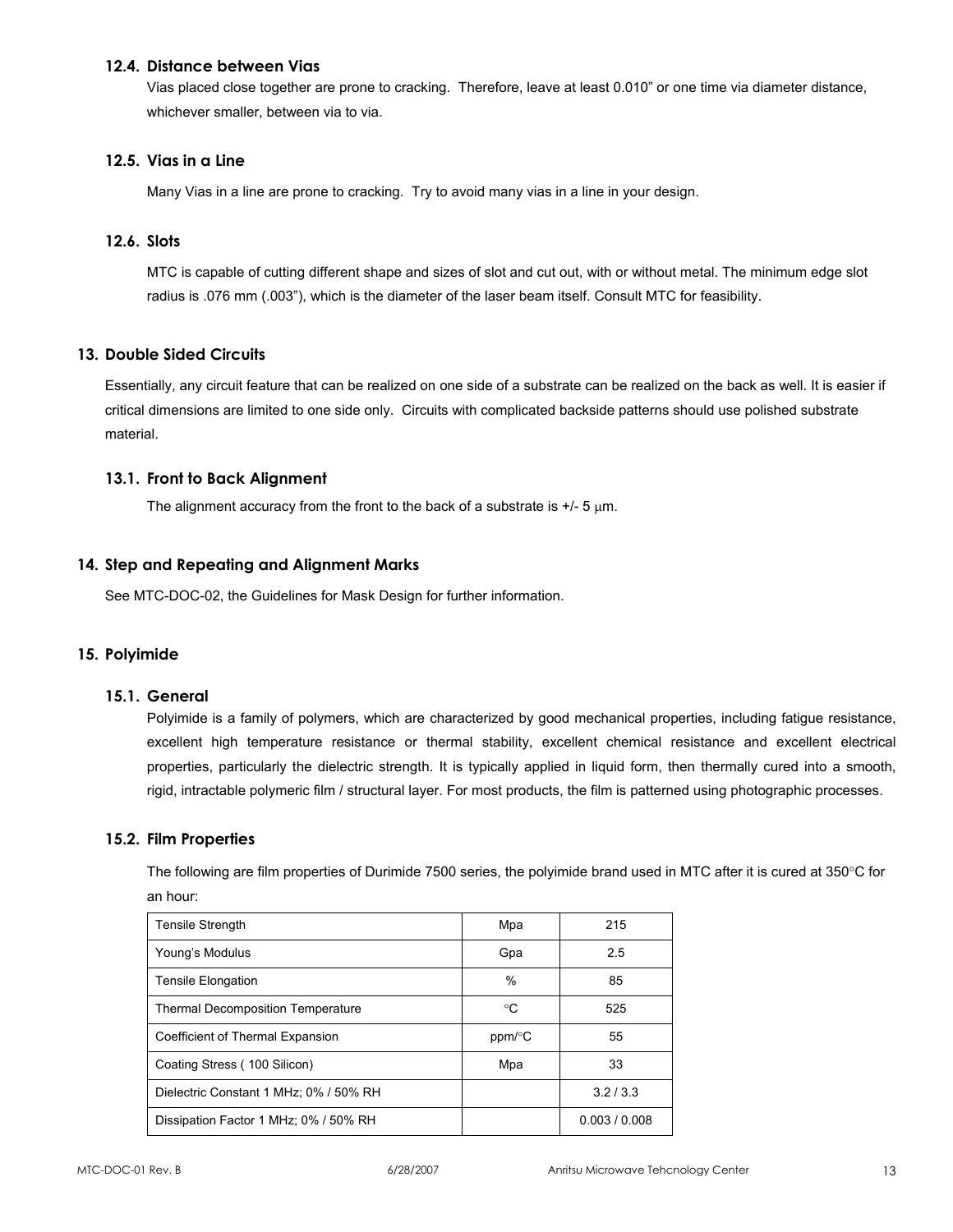| Dielectric Strength          | $V/\mu m$  | 345  |
|------------------------------|------------|------|
| Moisture Absorption @ 50% RH | %          | 1.08 |
| Density                      | $g$ / $cc$ | 1.39 |
| Refractive Index @ 633 nm    |            | 1.69 |

# **15.3. Applications**

Currently, MTC is capable of making thin film capacitor, overlay coupler and solder dam using polyimide. For other different possible types of application and design, please consult MTC personnel.

# **15.3.1. Capacitor**

MTC thin film capacitor is in the pF range and has a breakdown voltage less than 100V. It can be fabricated using polyimide as a dielectric. Its unit capacitance is 7.1 pF/mm<sup>2</sup> based on a dielectric constant of 3.2 and a film thickness of 4.0  $\mu$ m. The tolerances will be 5% - 10% depending on size.

# **15.3.2. Top Metal**

The top metal layer consists of sputtered Titanium (50 nm), Titanium Tungsten (50 nm) and electroplated gold (2.5µm).

# **15.3.3. Connection**

Connections can be made either by wire bonding or thin film connections. Minimum layout dimensions are shown below:



**Capacitor Diagram Wire bonding**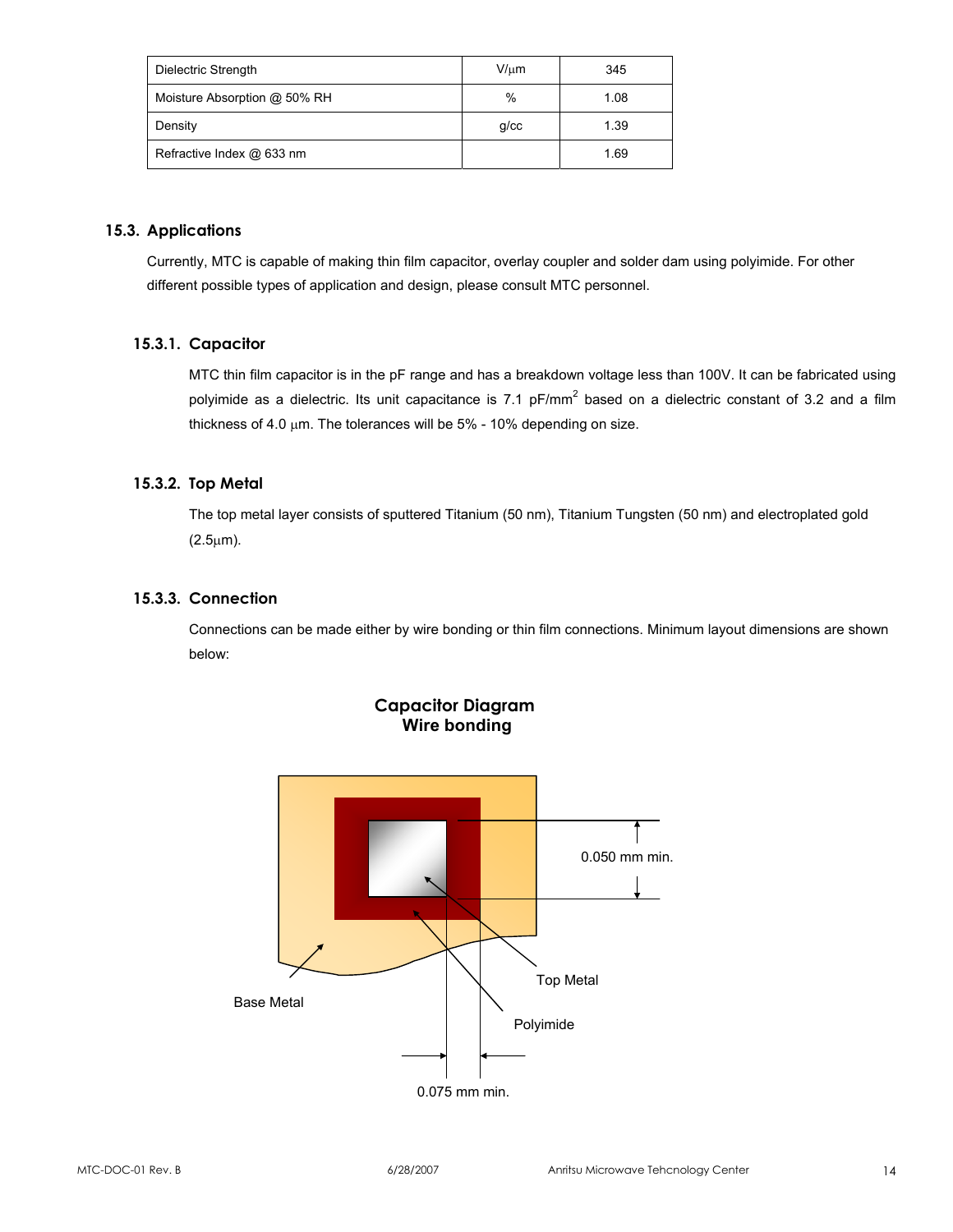For wire bonding purposes, the minimum dimension for the top metal layer would be 0.1 mm x 0.1 mm. The distance from the polyimide edge to the top metal layer edge should be more than 0.08 mm. See above diagram.



**Thin film interconnected** 

# **15.4. Overlay Coupler**

A thin layer of polyimide is fabricated on the top of the two closely spaced parallel lines to increase the coupling factor. This type of coupler can be used as a substitute for Lange coupler, with the advantages of higher performance, more simplified design and less sensitivity with line width between the gap of the coupler.



#### **15.5. Solder Dam**

Various shapes of solder dams can be fabricated using polyimide. The purpose is to prevent the solder from flowing to unwanted areas. Polyimide has excellent chemical resistance, fluxes and cleaning solvents do not affect the cured polyimide. It also has excellent high temperature performance, thus it will withstand the 400°C reflow temperature. Sample layout can be seen as follows:



#### **16. Sample Substrate Design**